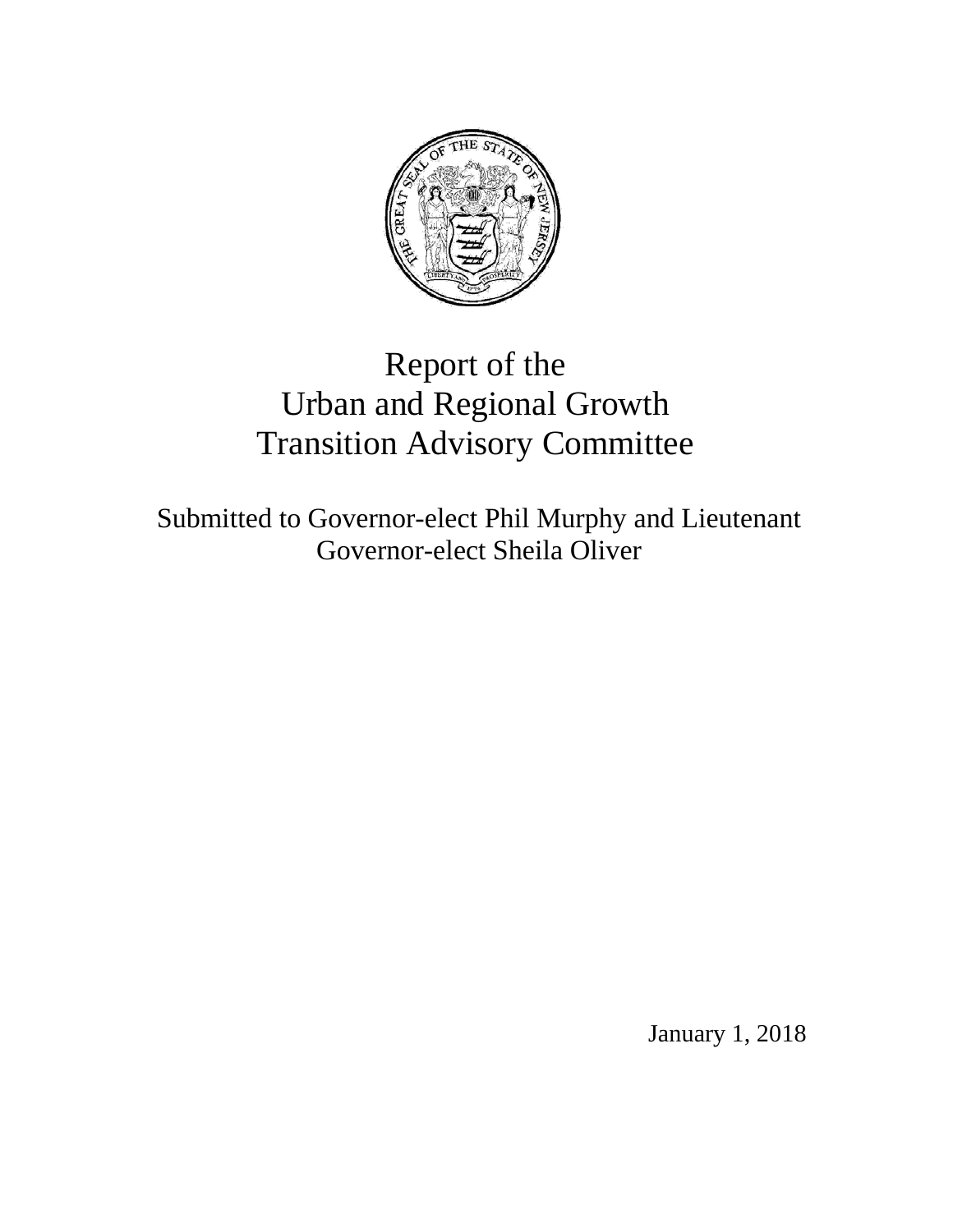# **EXECUTIVE SUMMARY**

The Urban and Regional Growth Transition Advisory Committee proposes that the Governor-elect consider the following recommendations to accomplish these priorities:

- I. **Priority: Strengthen the state's commitment to strategic and equitable growth by leveraging our assets and providing technical and financial resources for municipalities across the state**
	- i. Direct the Department of Community Affairs to conduct a best practices study in order to modernize downtown redevelopment and support services and provide guidance on shared services, regionalization, and other efficiencies to assist municipalities in reducing spending and stabilizing property taxes
	- ii. Restore an emphasis on community-oriented work and land use planning and development at both New Jersey Transit and NJ DOT to assure that transportation investments are multimodal and will result in environmentally sustainable, equitable, healthy communities
	- iii. Begin a thorough, data-intensive study of the state's bus transit system to identify potential bus rapid transit improvements to ensure accessible and affordable transportation is connected to jobs, health services, retail, and other amenities
	- iv. Support historic tax credit legislation as a means to encourage redevelopment
	- v. Establish a transit-oriented development specialty area within NJ Transit that will proactively work with developers and municipalities to redevelop areas around train stations.
	- vi. Create an inventory of the state's most important infrastructure needs and prioritize investments and financing strategies, including public-private partnerships

## **II. Priority: Develop dynamic state planning strategies and strengthen data collection efforts to ensure sustainable economic growth for all populations across the state**

- i. Issue an executive order to develop a state strategic growth plan that will coordinate state investments, incentives and policies and will provide direction and assistance for municipal leaders
- ii. Direct NJ EDA to carefully track the progress of awarded subsidies
- iii. Issue an executive order to enact a Census Complete Count initiative to benefit 2020 Census
- iv. Recognize and support the state's arts, culture, and heritage to promote economic development, job opportunities, and increased quality of life for our residents

## **III. Priority: Grow the economy and create local job opportunities by leveraging anchor institutions and strengthening small businesses, particularly small, minority, and women-owned business enterprises (SMWBEs)**

- i. Direct NJ EDA to explore partnership with CDFIs in order to address scale urban development issues and extend opportunity to S/MWBEs
- ii. Develop a local hiring and procurement plan for anchor institutions and corporate partners
- iii. Identify and take steps to remedy disparities in the contracting and hiring of MWBEs
- iv. Expand the Small Business Set-Aside program to better include SMWBEs

## **IV. Priority: Bolster the resiliency of communities throughout the state by implementing sciencebased climate risk analysis into decision-making at all levels of government**

- i. Integrate sea-level rise projections into all land use and transportation planning and economic development decision making
- ii. Align state programs and incentives to discourage development in high-risk flood zones and create an Office of Resiliency
- iii. Prepare for the next big storm through a "table-top" disaster preparedness exercise and consideration of financial risk instruments for coastal areas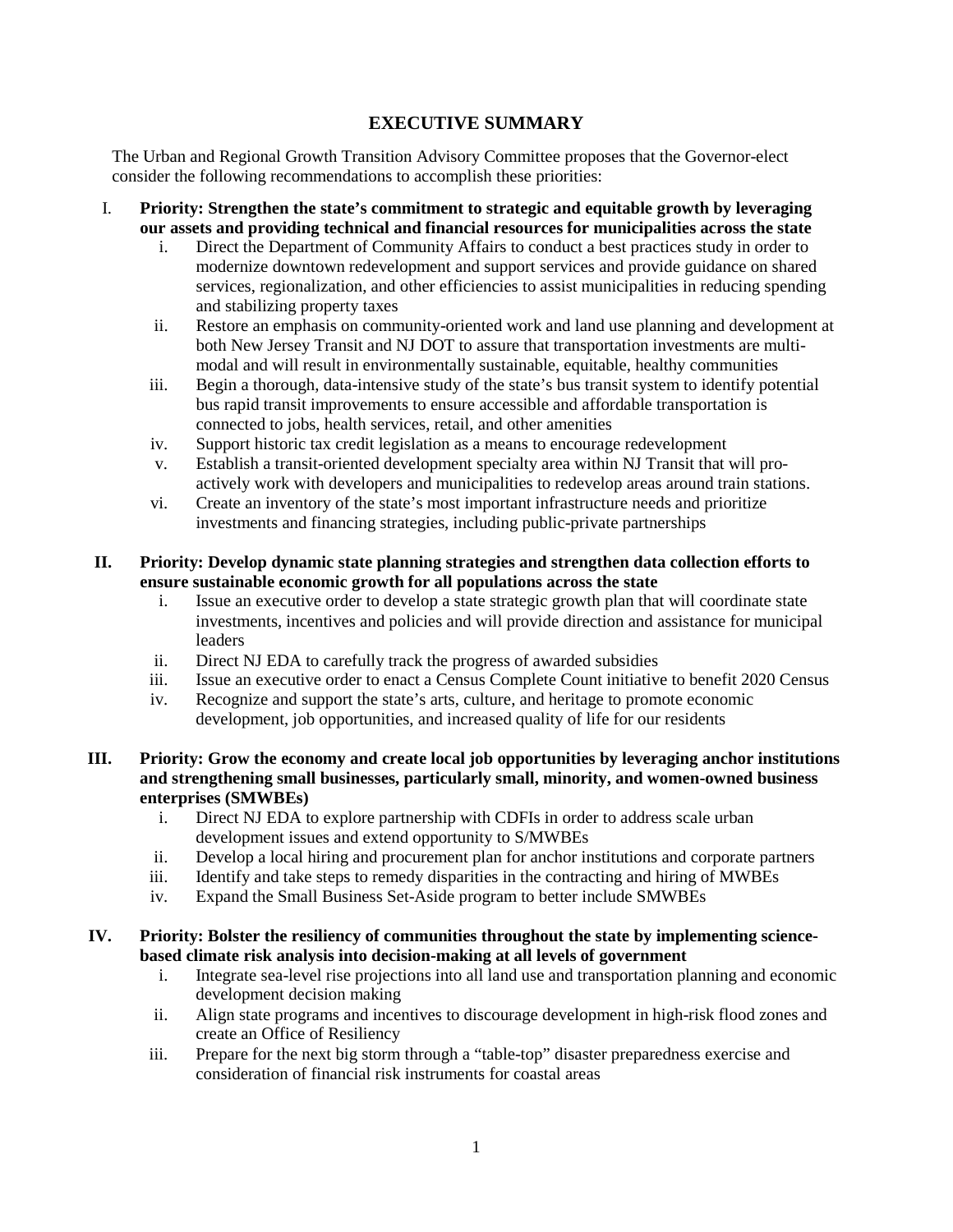## **REPORT**

New Jersey has experienced uneven and inconsistent growth in its urban and regional centers over the past decade. The Great Recession muted the potential for economic and commercial development in many cities and communities, but having a clear, coordinated, and consistent response at the state level could have made growth and prosperity more widespread and equitable. The next administration has the opportunity to maximize the potential of our cities and regional centers by making smart, coordinated investments in infrastructure and expanding access to capital for small businesses.

Successful urban and regional growth requires that the State return to adequate planning practices that will put New Jersey in the best position to be the economy of the future. The importance of developing our transportation infrastructure – rail, highway, bike and pedestrian – can't be underestimated, and directing redevelopment to meet the needs of New Jerseyans is central to meeting Governor-elect Murphy's goal of creating a stronger economy that works for all. While economic growth and development necessitates the investment of capital and resources, there are many significant improvements to be made throughout state government that can be achieved through programmatic, administrative, and legislative changes. The Governor-elect has expressed a commitment to ensuring that economic growth reaches every corner and constituency of the state. The following recommendations are presented to achieve that commitment in a manner that is both sustainable and equitable.

## **I. PRIORITY: STRENGTHEN THE STATE'S COMMITMENT TO STRATEGIC AND EQUITABLE GROWTH, LEVERAGE OUR ASSETS, AND PROVIDE TECHNICAL AND FINANCIAL RESOURCES FOR MUNICIPALITIES ACROSS THE STATE**

**i. Recommendation: Direct the Department of Community Affairs to conduct a best practices study to modernize downtown redevelopment and support services and provide guidance on shared services, regionalization, and other efficiencies to assist municipalities in reducing spending and stabilizing property taxes**

With 565 municipalities, 21 counties, and 731 fire districts, it is prudent for communities to pursue shared services and regionalization to increase effectiveness and efficiency in procurement and purchasing, service delivery, infrastructure maintenance, implementation of new technologies, and other operations. In the first six months of the new administration, the Department of Community Affairs Clear should study and then provide guidance and technical assistance to municipalities on how to better serve their constituents, reduce operational costs, and ultimately stabilize local property taxes.

As part of their review, DCA should also examine best practices in delivering targeted downtown redevelopment and growth to support municipalities. Programs such as Main Street New Jersey and the Urban Enterprise Zone were originally created to revitalize our communities and stimulate job growth. Elected officials in the areas that have previously employed the Main Street New Jersey and UEZ programs, state that they were tools for maintaining and improving economic activity in their communities. With new interest and growth potential in our cities and downtowns, DCA must study other states and metropolitan areas for the most effective and innovative policies and programs that can grow our communities.

Costs: Minimal to negligible. Can be achieved with current departmental resources.

**ii. Recommendation: Restore an emphasis on community-oriented work and land use planning in both New Jersey Transit and NJ DOT to assure that transportation investments are multi-modal and will result in environmentally sustainable, equitable, healthy communities**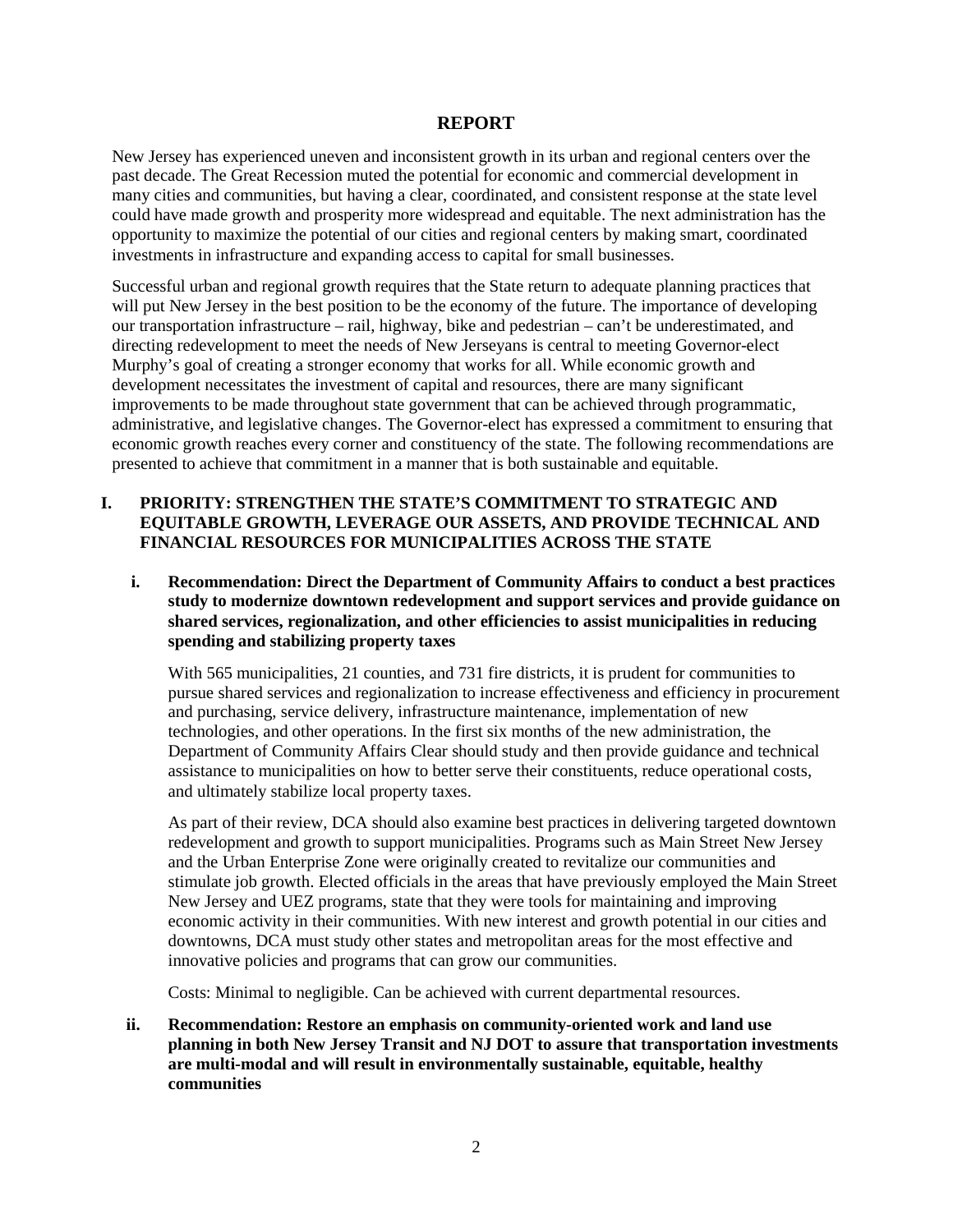For many years, the NJ Department of Transportation was the largest source of integrated land use planning in the state. The level of planning expertise and capacity positioned DOT to help governments at all levels solve a wide spectrum of problems. In recent years, the agencies have faced budget constraints at the same time that there have been increasing demands on our transportation system. The emphasis on vehicle mobility – getting people and goods by cars and trucks from Point A to Point B – has overshadowed efforts to ensure more people have access to job opportunities through public transportation, walking or biking, or promoting non-highway modes of transportation, in order to relieve congestion and reduce greenhouse gas emissions. For example, NJDOT's bike and pedestrian program coordinator's office and the Complete Streets program should have equal influence as other departments and programs.

By prioritizing staff development in these areas of expertise and collaborating with other agencies, including NJ Transit, DEP, EDA and DCA, DOT can become: (1) a source of expert knowledge for mayors, towns, stakeholders, and others; (2) a center for research and innovation in technology and planning methods; and (3) a model of a continuously improving, performance management oriented organization.

The next administration can begin by working to professionalize the workforce at NJ DOT and NJ Transit and depoliticize both hiring and project spending. Other states have initiated agency reform by setting a series of guiding principles and policies for all transportation spending that seek to reduce costs through selecting projects that support communities' land use needs and the state's overall land use and transportation goals. Establishing a competitive scoring system allows projects to get started more quickly due to local and state level buy-in, and therefore saves taxpayer dollars. For example, Virginia now scores proposals on a combination of the following objectives: safety, congestion mitigation, accessibility, land use, environmental, and economic development.

New Jersey Transit and NJ DOT should work with the states' other agencies, including DCA, DOH, DHS, and the EDA to create a funding process that incorporates local and state goals and objectives, in order to get the most effect from limited dollars. This can be accomplished through administrative action with limited budget impact.

## **iii. Recommendation: Begin a thorough, data-intensive study of the state's bus transit system to identify potential bus rapid transit improvements to ensure accessible and affordable transportation connects people to jobs, health services, retail, and other amenities**

More than 250 million trips are taken aboard New Jersey's buses annually, although ridership in the state and nationally has been in decline in recent years. The state's transportation system is a key asset to boosting economic growth, and developing and maintaining an efficient and modern transit system must include a strategy to stabilize bus ridership and make it a more sustainable connector to economic opportunity for more New Jerseyans.

As urban areas have begun to see redevelopment and reinvestment, local transportation systems have not kept pace. Our state's street planning is car-oriented, which has often meant walking and biking can be difficult or unsafe, and limited or inferior bus service. To support the viability of our walkable downtowns and urban areas, NJ Transit and NJ DOT should immediately initiate a study into our current bus system and look for ways to improve access, including opportunities for bus rapid transit (BRT).

Recently, cities such as Houston and Columbus, OH, have made strides in revamping their bus strategies through BRT, which attempts to mimic the benefits of rail service at a much lower cost. The most effective BRT systems often necessitate the taking away of car lanes and giving buses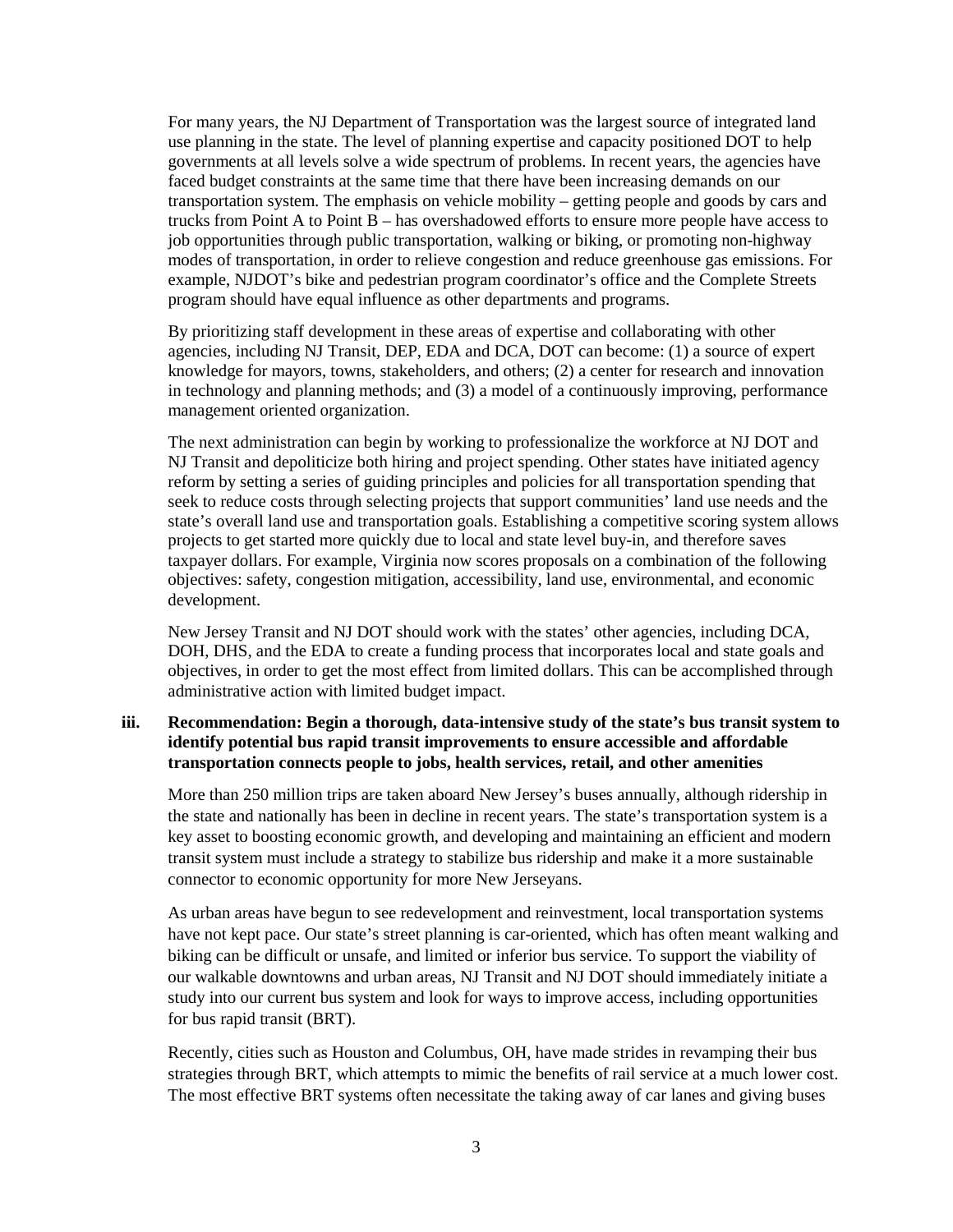exclusive lanes, which is not without controversy, but results in faster and more efficient bus service and increased bus ridership, as well as fewer cars on the road and less congestion. The NJ DOT and NJ Transit should partner with the state's academic institutions and other national and state non-profits who can help to jumpstart the study.

Costs: A study and planning effort will likely cost several million dollars. Upgrading our bus transit will take significant political and capital investment, likely in the hundreds of millions. Other states and large metropolitan areas have leveraged federal grants to fund transit studies and subsequent infrastructure improvements, and also used public-private partnerships and tax increment financing to help spur their BRT system transformations.

#### **iv. Recommendation: Support legislation allowing historic tax credit incentives**

Thirty-four states have a historic preservation tax credit. New Jersey is missing out on a proven tool for economic growth and revitalization. Between 1978 and 2015, the National Park Service's federal Historic Tax Credit for income-producing buildings led to \$28.1 billion in federal tax receipts, a significant net gain over the \$23.1 billion in allocated credits. States that have their own historic preservation tax credits see similarly strong returns on investment at the local level. The next administration should consider supporting historic tax credit legislation to spur redevelopment, particularly in the state's distressed communities.

Costs: National research and studies in other states have shown that the loss of immediate tax revenue from the tax credit is generally made up through revenues from increased property values and income taxes from job growth due to revitalization. Further, loss of tax revenue can be limited in a number of ways, including setting an annual cap on credits distributed; limiting the tax credit to types of buildings, such as commercial and income-producing residential structures; or to targeting the tax credit to economically distressed areas or downtown areas designated for redevelopment.

## **v. Recommendation: Establish a transit-oriented development specialty area within NJ Transit that will pro-actively work with developers and municipalities to redevelop areas around train stations**

One of New Jersey's most valuable assets is its public transportation system, one of the most extensive transit systems in the nation. The rate of transit commuting in New Jersey is 11%, the third highest in the country, behind New York and Washington, DC. National studies have shown that about one-fourth of all housing demand over the next several decades will be for homes and apartments within a half mile of rail transit stations. The increased market demand for transitoriented development, or the development of retail, office space, and housing within walking or biking distance to a transit hub, is largely in response to a number of conditions, including climate change, road congestion, shrinking household sizes, proclivity for urban living, and a desire to live in walkable neighborhoods. Demand is further reflected by the prevalence of higher rents and land values close to transit across the country.

By working to expand transit-oriented development (TOD) around New Jersey's train stations, the state could potentially recognize revenue streams to support transit operations, while increasing access to public transportation and economic opportunities for more New Jerseyans. NJ Transit owns a significant amount of real estate around existing transit stations, including surface parking lots. The State can work with host municipalities for redevelopment and has the power to enter public-private partnerships to develop these sites. Further, the State can initiate local value-capture mechanisms, such as special improvement districts and tax increment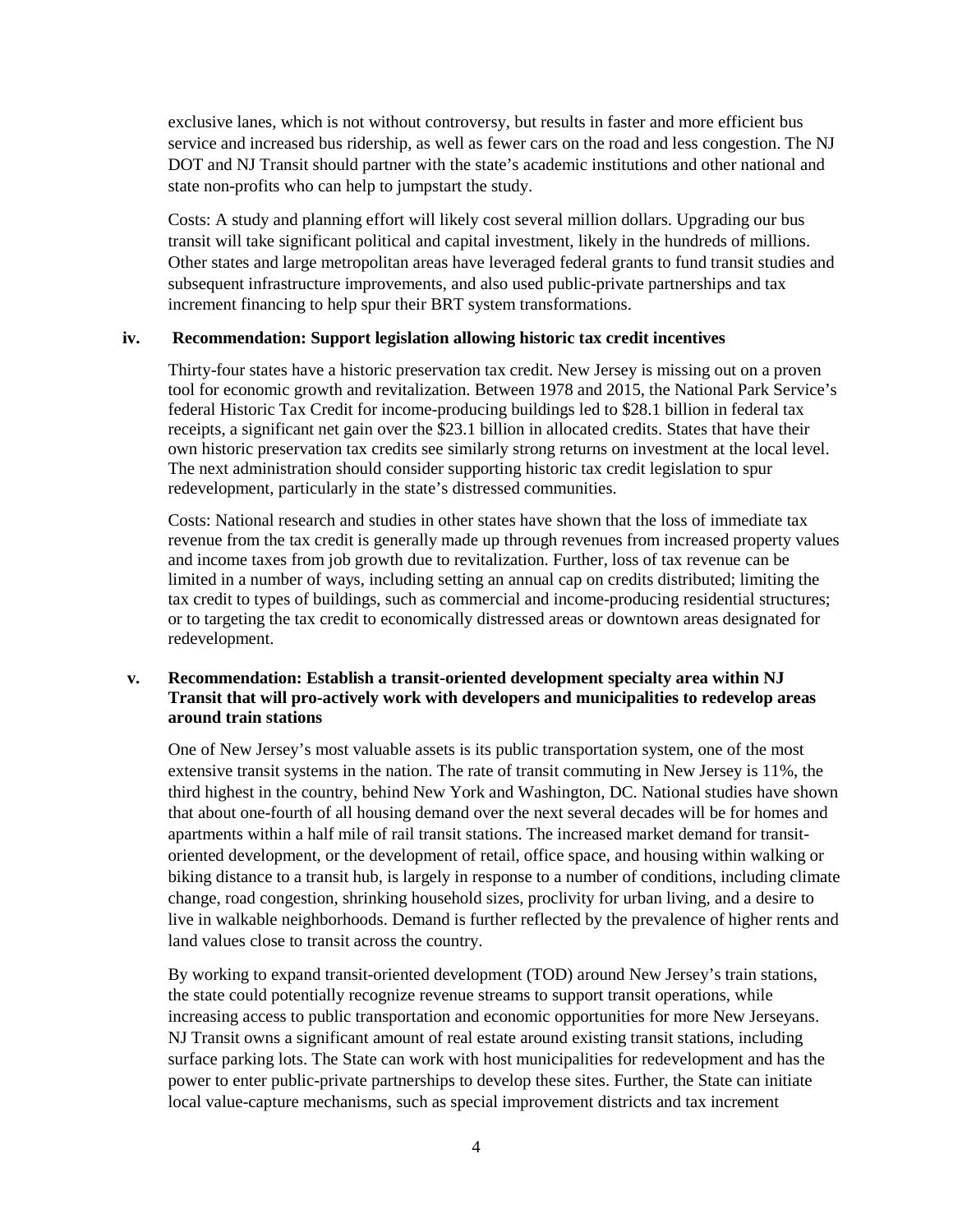financing, to help bring in revenues to fund NJ Transit operations and investments in local infrastructure.

Costs: Initial costs to hire professionals to staff a robust department could be offset by removing political appointees. Over the long-term, transit-oriented development could bring in revenues to fund transit operations.

## **vi. Recommendation: Create an inventory of the State's most important infrastructure needs and prioritize investments and financing strategies, including public-private partnerships**

In the first 100 days, Governor Murphy should direct a review and inventory of the state's paramount infrastructure needs in order to protect public health, increase our communities' resiliency, support and ensure our ability to grow the state's economy. The review could be led by DCA, in coordination with other state agencies, including the DEP, DOT, BPU, NJ Transit, the Turnpike Authority, Treasury, and the New Jersey Environmental Infrastructure Trust. In addition, the agencies should report out the current tools that the state has to finance these needs, and to identify other potential investment resources.

New Jersey has a number of significant infrastructure needs, including deteriorating drinking water and sewer systems, failing dams, crumbling roads and bridges, and a rail transit system desperately in need of upgrades. Besides high profile projects like the Gateway Tunnel and the Port Authority Bus Terminal, many towns and cities are struggling to deal with local water main breaks, combined-sewer overflow systems that allow wastewater to pollute our waterways, old lead pipes that contaminate our drinking water, and roads and bridges that could become unsafe. Additionally, a number of cities around the country are partnering with the private sector to introduce high-speed internet to support technology businesses.

It is essential that the state understand its infrastructure needs in a more holistic way. Improvement projects can incorporate several infrastructure issues at once. For example, when a road needs to be improved, other infrastructure needs, such as drinking or wastewater systems, could be upgraded at the same time. Also, innovative tools and policies such as "Green Streets" can address flooding and stormwater runoff and make streets safer for pedestrians and increase local property values.

Besides identifying current state resources that municipalities can utilize to pay for necessary infrastructure projects, the review should look at innovative ways other states and cities are paying for fundamental infrastructure needs, including stormwater utilities, local infrastructure trust funds, public-private partnerships, resiliency and environmental impact bonds, and more flexible ways to procure services.

Costs: The review and inventory could be performed by current staff.

# **II. PRIORITY: DEVELOP DYNAMIC PLANNING STRATEGIES AND DATA COLLECTION TO ENSURE SUSTAINABLE ECONOMIC GROWTH FOR ALL POPULATIONS ACROSS THE STATE**

**i. Recommendation: Issue an executive order to develop a state strategic growth plan that will coordinate state investments, incentives, and policies and will provide direction and assistance for municipal leaders**

The state is currently not using, or internally enforcing, a regional growth strategy and has not supported municipalities to collaborate in pursuit of more coordinated and effective development. There needs to be a statewide vision on how development should occur at the regional level so that state departments can align policies, investments, and incentives to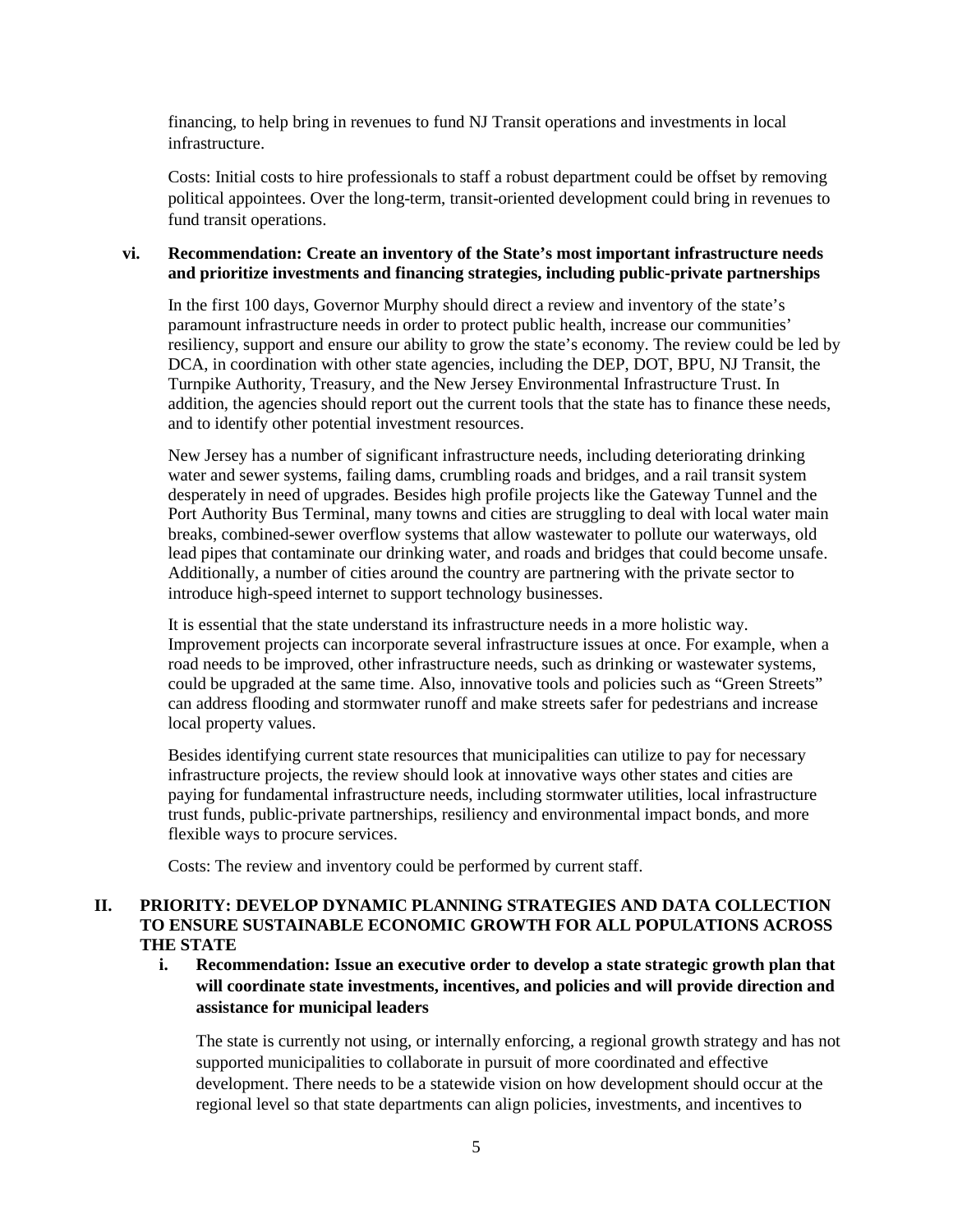achieve efficiencies and produce better outcomes and localities have direction to operate in a way that contributes to larger priorities while addressing their own needs.

The Governor can issue an executive order to create a state strategic growth plan that could be completed in the first 6 months, tasked with coordinating initiatives, including—but not limited to—investments and policies related to economic development, infrastructure, redevelopment, and adaptation to climate change. This effort should avoid the approach taken in 2001 that attempted to achieve cross-acceptance, a goal that proved time-consuming, complicated, and expensive. It should aim to be an evolving set of guiding principles for equitable growth.

The approach taken for the latest State Strategic Plan was a more successful and streamlined process that outlined goals, identified areas for growth, and how to achieve that growth. The latest plan, which was never officially adopted, could be used as a starting point. The next planning process should be both more ambitious and less specific than the land-use plans of the past and should be an evolving process. The process should measure and communicate successes, as well as acknowledge where there is room for improvement and where adjustments need to be made.

Preliminary steps could include filling the open seats on the State Planning Commission with committed, proficient, and diverse members and convening regular, transparent meetings. Then, assembling a team to complete the state strategic growth plan.

To complement this strategic approach, the governor should announce the creation of a StateStat type of initiative to set cross-cutting success measures for departments, track progress, and add accountability and transparency to growth initiatives. Similar programs have been successful in Maryland and Iowa.

Costs: Minimal cost to create a state strategic plan. Could be accomplished through currently available resources. A StateStat program would require additional and re-assigned staff and could cost approximately \$500,000 annually.

#### **ii. Recommendation: Direct NJ EDA to carefully track the progress of awarded subsidies**

Current incentive programs at the NJ EDA provide very large incentives without sufficient review of whether the scale of incentives is necessary to achieve the desired outcomes and whether adequate controls are in place to hold recipients accountable.

In January 2017, the Office of the State Auditor within the Office of Legislative Services released a five-plus year audit of selected incentive programs at the New Jersey Economic Development Authority. The audit found that while "adequate controls" were in place, it discovered too many instances where the authority did not properly evaluate or execute its incentive programs or hold award recipients accountable for failing to meet contractually agreed upon metrics.

By law, New Jersey is to complete a "comprehensive review and analysis" of EDA incentives by July 2018; however, this is a required one-time analysis and not a regular evaluation. The State should direct the authority to undergo such analysis with regularity. Legislation passed in 2007 required the state Treasury Department to produce an annual report on tax breaks and expenditures designed to provide detailed information from all corporations that receive at least \$100,000 in state subsidies (i.e. jobs created, how much they pay, whether they are full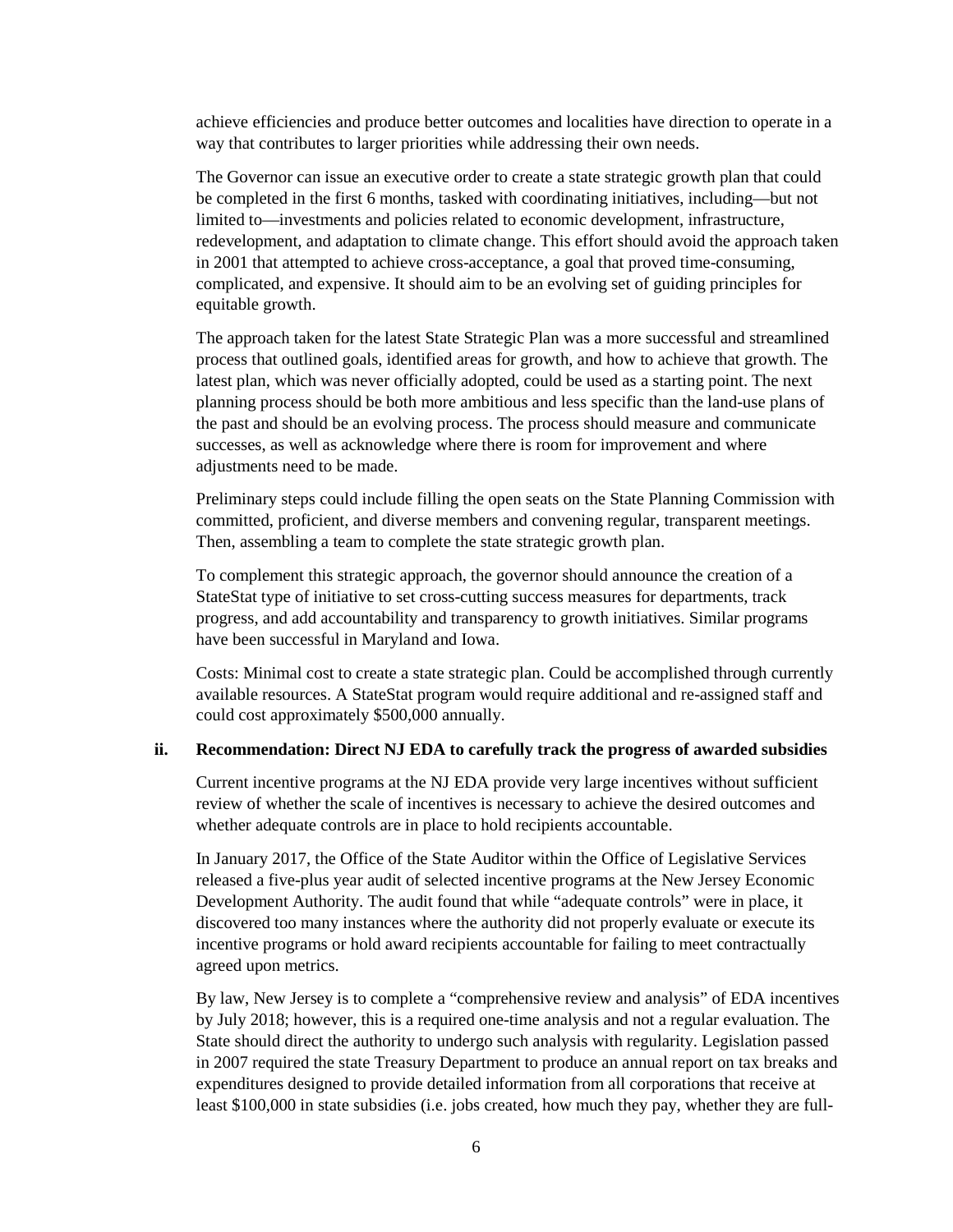or part-time, and whether they include health insurance coverage); despite being mandated by law to provide this report, the Treasury Department has yet to do so. After years of claiming that the report would eventually be produced, in 2014 the Treasury Department stated that doing so would require sharing information that the state can't due to "agreements with the Internal Revenue Service respecting the safeguarding and sharing of confidential taxpayer information."

Residents deserve increased accountability to ensure that subsidy recipients deliver on their promises. Tracking the performance of subsidies and award recipients will enable the authority to establish effective claw-back policies to recapture funds when a recipient fails to meet agreed upon performance metrics.

Tax incentives are valuable commodities, but frequently represent a small fraction of the reason that companies choose to stay or locate in New Jersey. The Governor should direct the EDA to revisit the current tax incentive programs so they can be re-calibrated and re-aligned to support urban and regional growth priorities that focus on key locations and sectors that will support sustainable growth and build vibrant communities. The reach of these programs should be extended to foster smaller employer location decisions and job creation, and a small business representative should be placed on the NJ EDA board to ensure these views are heard.

Costs: Negligible cost, achievable with current staff and resources.

## **iii. Recommendation: Issue an executive order to enact a Census Complete Count initiative to benefit 2020 Census**

As the country approaches the 2020 census, New Jersey is in danger of being undercounted and therefore misrepresented, especially in its largest cities and urban areas. In the 2010 census, New Jersey was undercounted by 31,000 people, costing the state important federal and political resources. New challenges in the political climate and changes to the administration of the 2020 census threaten New Jersey by making an accurate count more difficult to achieve. The result of which, would be a negative impact on resources available to communities around the state. Six NJ counties have signed up for the Census Bureau's Local Update of Census Addresses program (LUCA), which will help ensure the Bureau has the most complete address list. The four biggest counties – Bergen, Essex, Hudson, Middlesex – did not register, and Monmouth has declined to participate (though several municipalities within these counties have individually registered to participate). The deadline to register for participation was December 15, 2017. New Jersey receives approximately \$17.56 billion in support from federal grants, which is about half the size of the state's budget.

In the first 100 days, the governor should direct DCA to form a Complete Count Committee that would include stakeholders from government, business, education, non-profits, and philanthropy. Necessary action would also include incentivizing local and county governments to ensure the Census Bureau has the most complete listing of addresses and providing them with technical support to be successful. Particular attention must be paid to urban communities, which are often misrepresented in the census and can be hard to count accurately.

Costs: A minimal amount of expenditure will be in the low single-millions, but the total cost will depend on how aggressive the state's response is. Return on investment is likely to be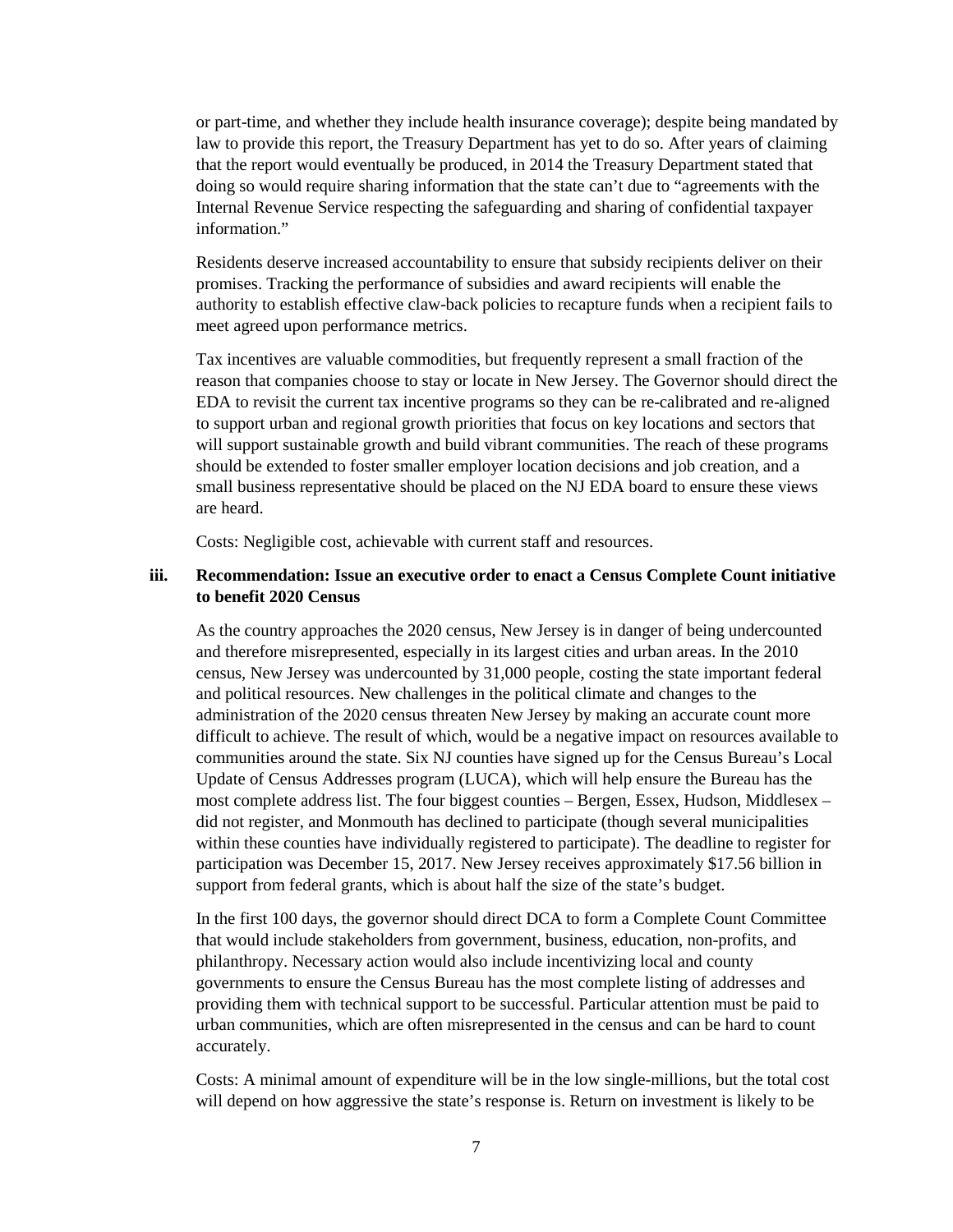high; California has invested \$2 million in its effort to ensure the Bureau has the most complete listing of addresses for its counties and believes that action alone will yield \$100 million in additional annual federal contributions.

# **iv. Recommendation: Recognize and support the state's arts, culture, and heritage to promote economic development, job opportunities, and increased quality of life for our residents**

Recently, terms such as "creative economy," "creative class," and "cultural economy" have captured the attention of municipal and state leaders across the country as ways to describe an essential component of economic development and a means of attracting employers and workers.

The state is facing increasing competition from our neighbors in New York, Pennsylvania, Connecticut, Delaware and others, who actively advertise and promote the destinations and cultural events within their states. While the state's beaches are well-known by the rest of the nation, other regions offer a variety of attractions for tourists to enjoy, including vibrant arts and entertainment, important connections to American history, sporting and athletic attractions, and more. This will be especially important as the country approaches its  $250<sup>th</sup>$ birthday celebration in 2026. As one of the thirteen original states, New Jersey is home to a high number of sites that are central to American history, particularly events connected to the Revolutionary War.

The Governor should bring together a wide array of artists, educators, urban planners, historians and preservationists, philanthropic organizations, and economic development professionals with leadership from relevant state agencies. The aim of such a summit, will be to identify and elevate the state's arts, culture, and historical assets and discuss opportunities to best support and grow them. This meeting should be organized by the Secretary of State, and include support from other agencies, including EDA, DEP, DCA, DOE, Higher Education, LWD, and others.

Costs: Minimal costs to organize summit and produce a subsequent report for the Governor.

# **III. PRIORITY: GROW THE ECONOMY AND CREATE LOCAL JOB OPPORTUNITIES BY LEVERAGING ANCHOR INSTITUTIONS AND STRENGTHENING BUSINESSES, PARTICULARLY SMALL, MINORITY, AND WOMEN-OWNED BUSINESS ENTERPRISES (SMWBES)**

# **i. Recommendation: Direct NJ EDA to explore partnership with Community Development Financial Institutions (CDFIs) in order to address urban development issues and extend opportunity to small/MWBEs**

Minority and women-owned business enterprises (including businesses owned by veterans and disabled-individuals) in New Jersey, disproportionately suffer from low credit ratings and limited chances of loan approval. CDFIs can act as secure sources of capital for small MWBEs and provide them with affordable rates. Yet, all five CDFIs across the state combined serve less than 300 MWBEs, far below statewide demand. The lack of opportunity for MWBEs to secure capital is especially harmful for communities with high minority populations. Increasing the capital that CDFIs can lend to MWBEs and CDCs operating in communities with high minority populations will increase economic activity in those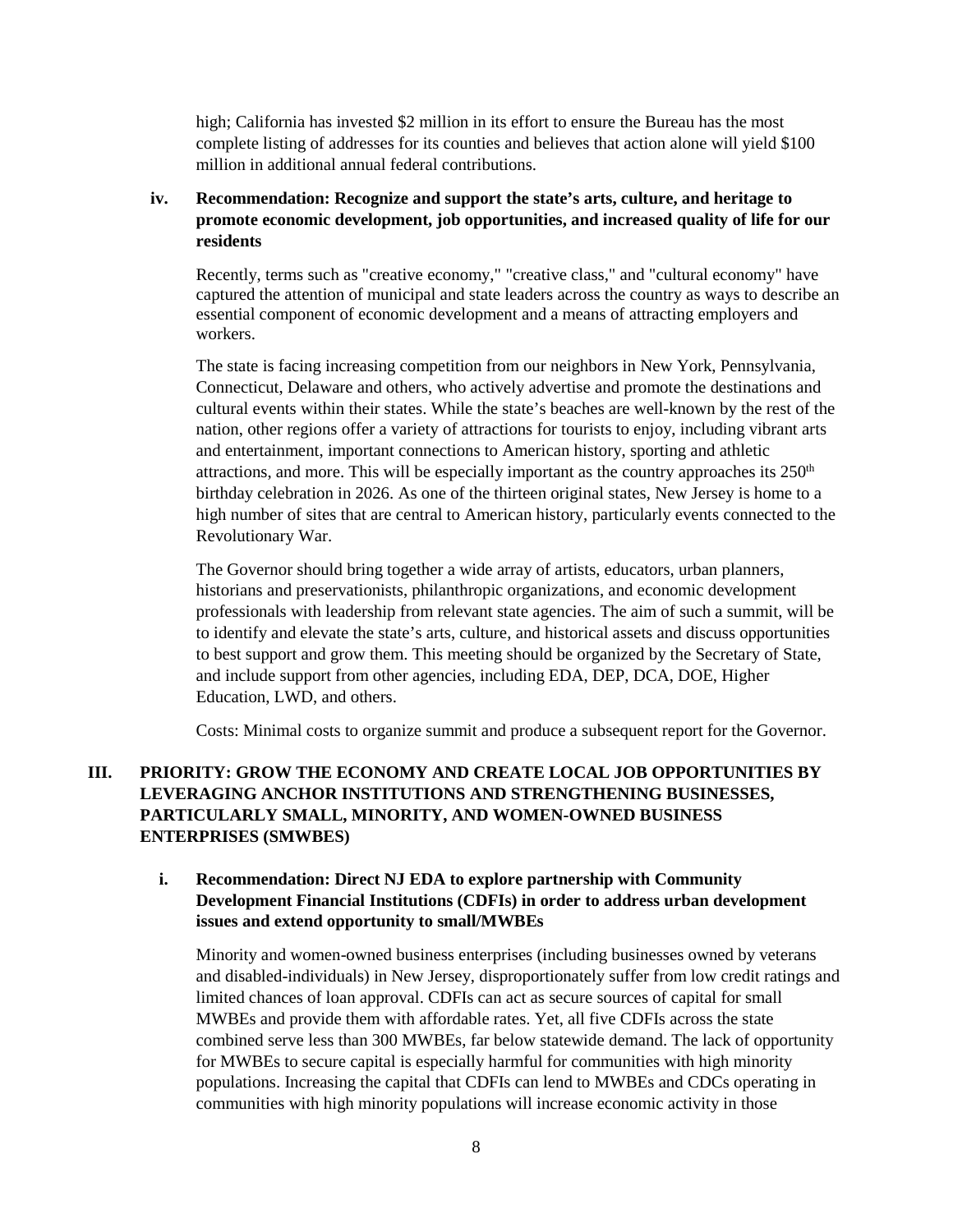communities, address local needs including development of housing (affordable and market) and commercial retail, and improve employment. NJ EDA currently provides capital to CDFIs through its "Loans to Lenders" program, but the maximum dollar amount made available is \$500,000 for new borrowers and \$750,000 for existing borrowers. These caps may be too low for a large array of projects that CDFIs pursue in urban areas.

The Governor should direct leadership at NJ EDA to research the best options and innovative financing techniques to better serve the state's local businesses in the downtowns and cities, as redevelopment in these areas continues to grow.

Costs: No cost, can be achieved without restructuring EDA, simply increasing the authority's focus on partnership with CDFIs.

## **ii. Recommendation: Create an inter-departmental working group to develop a local hiring and procurement plan for anchor institutions and corporate partners, based on the model being used by Newark 2020**

In recent years, many of New Jersey's cities have experienced economic expansion, with companies, hospitals and universities locating in downtowns to be close to public transportation and other important resources. Unfortunately, in many of these areas, there are large disparities in employment with many local residents not receiving opportunities for employment by local anchor institutions and corporate entities.

In the first 100 days, the Governor can issue an executive order to create an inter-agency working group and direct them to initiate a plan that would encourage the state's anchor institutions to create hiring and procurement strategies for local businesses and residents. Related agencies should include the NJ Economic Development Authority, Labor and Workforce Development, Treasury, Department of Community Affairs, and the State's universities.

Costs: Minimal cost.

## **iii. Recommendation: Conduct a study that will identify disparities in the contracting and hiring of MWBEs**

When looking at the state's contracting landscape, there is a clear lack of adequate representation of minority-owned, women-owned, and veteran-owned small businesses. The state needs to determine why those disparities exist and whether they are the result of active or passive discrimination on its part. The Governor should direct the DCA to create a task force that will conduct a study and report back to the governor within three to six months (also see the Stronger, Fairer Economy report).

Costs: Minimal cost – about  $$500,000$  – that could be possibly be underwritten by a separate organization.

## **iv. Recommendation: Expand the state's Small Business Set-Aside program to better include MWBEs**

Currently, the eligibility standards for the state's Small Business Set-Aside program prevent minority-owned, women-owned, and veteran-owned small businesses from being able to fully participate. Hudson and Essex counties have implemented reforms to improve these programs in their counties.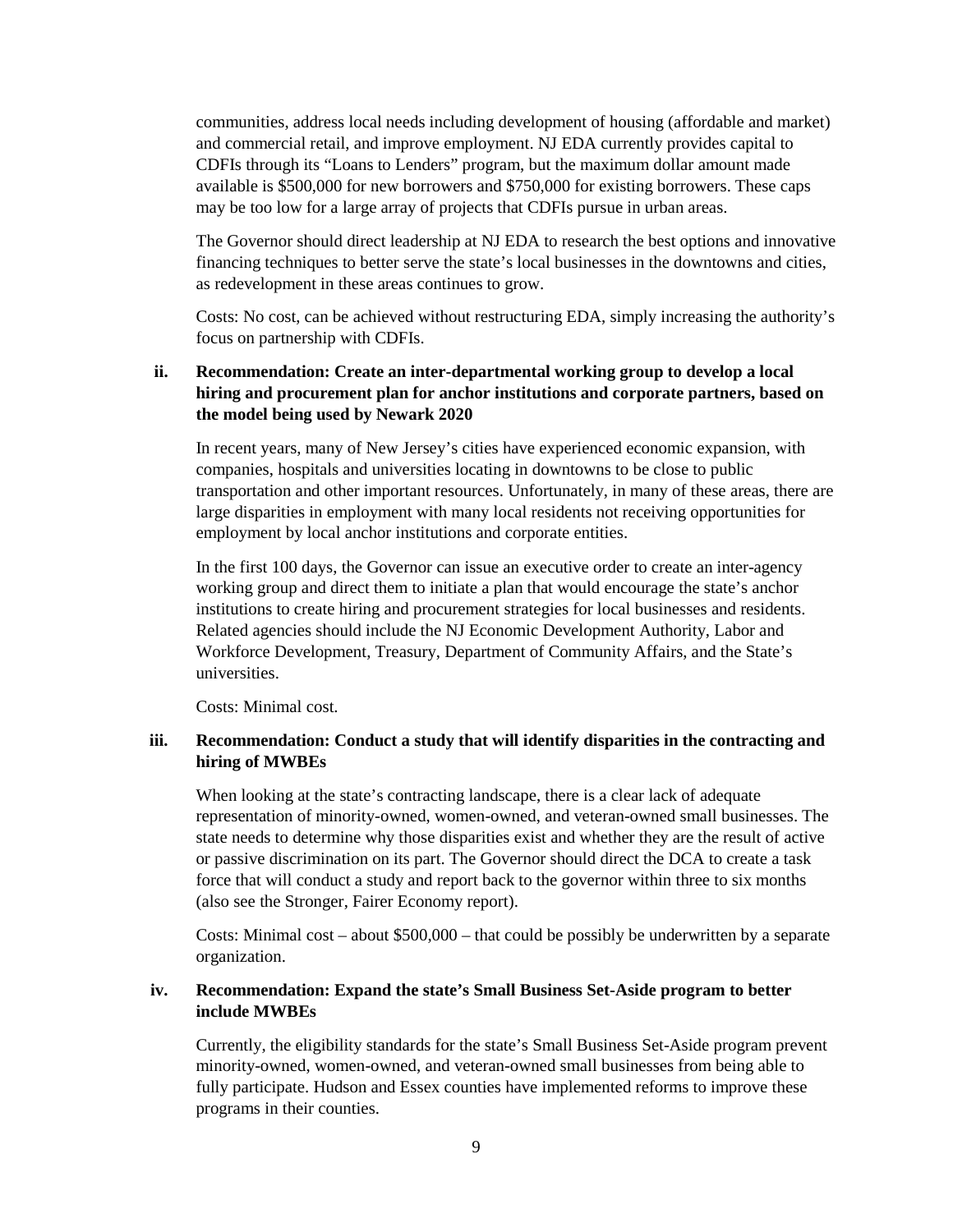In the first 100 days, the Governor can direct the Division of Revenue & Enterprise Services to review the rules for eligibility so that MWBEs have a better chance to participate in the program and to set-aside dollars for these entities.

Costs: Minimal cost, can be achieved with existing resources.

# **IV. PRIORITY: BOLSTER THE RESILIENCY OF COMMUNITIES THROUGHOUT THE STATE BY IMPLEMENTING SCIENCE-BASED CLIMATE RISK ANALYSIS INTO DECISION-MAKING AT ALL LEVELS OF GOVERNMENT**

# **i. Recommendation: Integrate sea-level rise projections into all land use and transportation planning and economic development decision making and create an Office of Resiliency**

Regardless of its best efforts to reduce greenhouse gas emissions and mitigate the effects of climate change, the state will need to adapt to related threats that could devastate many communities, most notably to sea level rise (SLR). The State should establish science-based, public SLR standards that set the guidelines for private and public investment in risky areas. Much of the research work has already been done by Rutgers' Climate Adaptation Alliance. Establishing an Office of Resiliency that could facilitate collaboration among state agencies and municipalities, as well as federal agencies like FEMA, to ensure that all state projects and funding to municipalities incorporate climate science and resiliency planning. Many cities and a growing number of counties, universities, businesses, and states, including Colorado, Oregon, West Virginia, and Rhode Island, now have "Chief Resiliency Officers" whose mission is to develop comprehensive climate adaptation strategies and resiliency implementation plans that respond to their unique set of risks and long-term goals.

In the first 100 days, the Governor should direct the Department of Environmental Protection to lead these changes and work with other agencies, including DCA and EDA to adjust their development-related operations and analyses. An Executive Order can establish the Office of Resiliency where the Governor decides can be most effective at coordinating interagency efforts, such as in the Department of Homeland Security or in Treasury.

Costs: Minimal budget impact, can be accomplished with existing staff and resources. The Office of Resiliency would need a small staff, but could also be created and supported by redistributing current funding streams.

# **ii. Recommendation: Align state programs and incentives to discourage development in high-risk flood zones**

Most of New Jersey's incentive programs for affordable housing, economic development, and other policy areas do not sufficiently take into account the risks of climate change and sea level rise. The state needs to ensure that when it builds housing or roads or bridges, it is not putting people into harm's way or exposing taxpayer dollars to climate risk. Sea level rise, storm surge, and flooding should be factored into facility siting, permits, and any state infrastructure assistance programs. Any state programs that encourage (or discourage) development should account for flood and inundation risk factors. This could be accomplished through a rekindled state development planning process.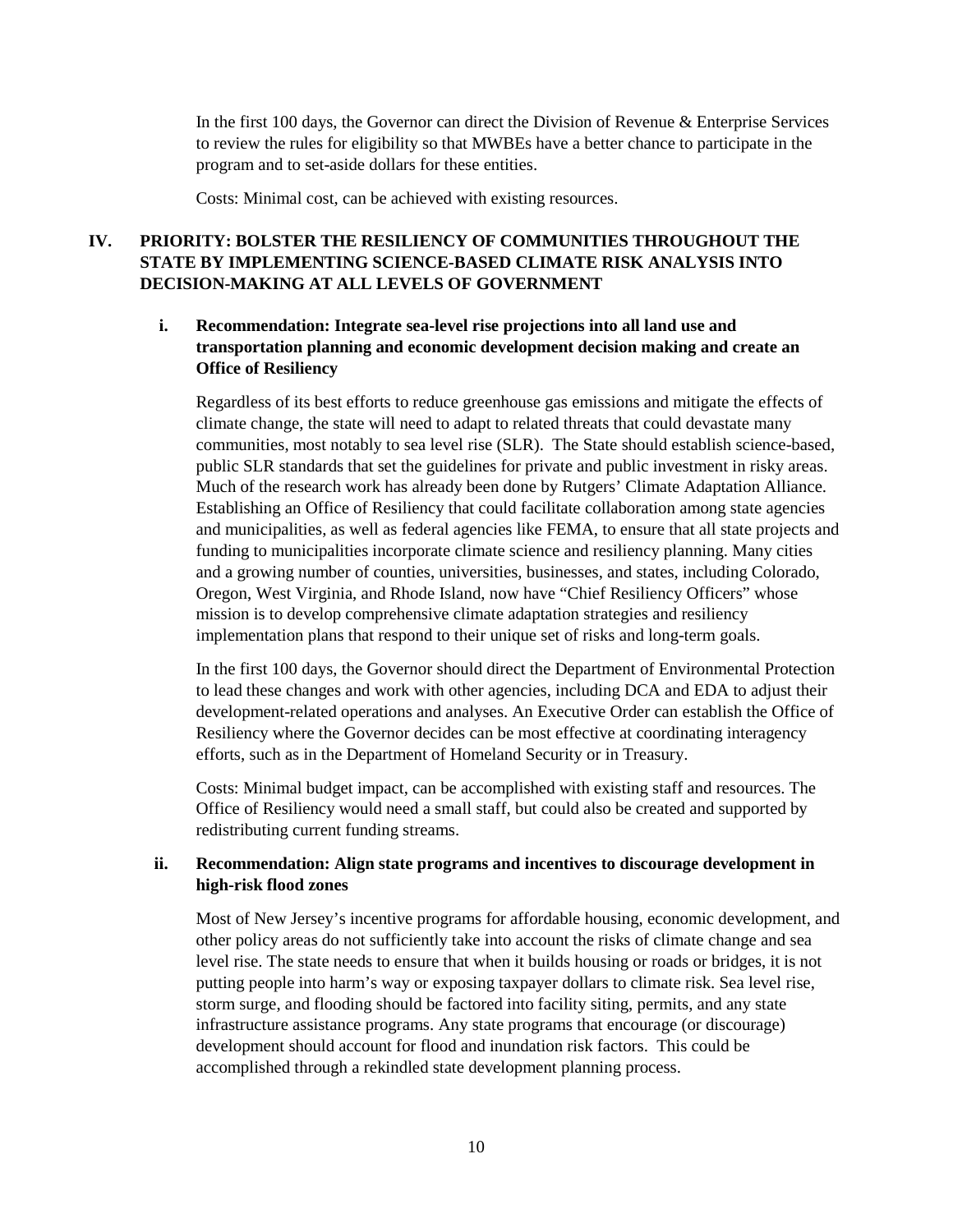In the first 100 days, the Governor should direct interagency coordination to ensure development in high-risk flood zones accounts for climate change risk factors. These efforts could be led by the newly formed Office of Resiliency and Sustainability, and would be supported by inclusion in the state strategic growth plan.

Costs: Minimal budget impact, can be accomplished with staff and resources.

## **iii. Recommendation: Prepare for the next big storm through a "table-top" disaster preparedness exercise and consideration of financial risk instruments for coastal areas**

On average, almost every year over the past 20 years, New Jersey experienced a presidential declared flood-related disaster. A number of coastal municipalities now experience chronic flooding during regular high tides, and tidal flooding is projected to grow more severe. Severe storms like Sandy, Harvey, and Irma, are increasingly likely to occur, as the warming atmosphere retains more moisture. Storm surges are projected to become more devastating and the economic impact of each storm increases exponentially as the sea level rises.

Recovery agencies working with municipalities affected by Hurricane Sandy found that no municipality or local official was equipped to respond to the damage it experienced. Local officials were unable to contact many of the displaced families for months, and many residents are still not back on their feet five years after Sandy.

Future severe weather events will be economically devastating for the entire state as well. More than \$22 billion in total tourism direct sales, more than half of New Jersey's total, came from five coastal counties: Atlantic, Cape May, Middlesex, Monmouth, and Ocean. In 2016, these counties accounted for more than 300,000 tourism jobs, and tourism impacts a significant share of total employment in these counties.

Steps to increase the resiliency of our local towns and regions should be taken now, while we still have time to plan, instead of waiting for the next storm that could destroy our coast. In the first 100 days, the Governor should call for a tabletop simulated disaster session in which all cabinet members and other designated members of the administration meet to discuss their roles during an emergency and their responses, policies, and procedures. Three major phases to the exercise should focus on Phase 1) Preparedness/Mitigation; Phase 2) Response, and Phase 3) Recovery. By meeting in an informal, low-stress environment, the exercise will clarify roles and responsibilities identify additional needs, and result in updated action plans for continued improvement of state emergency planning. The Office of Homeland Security and the Office of Emergency Management should partner to convene the tabletop exercise.

In addition, the Governor should direct Treasury to immediately study innovative financial tools, such as resilience bonds, green bonds, or catastrophe bonds, in order to link insurance coverage with capital investments in resilient infrastructure (such as green infrastructure and wetland mitigation) to reduce expected losses from future disasters and provide funding for immediate clean up in the aftermath of the next major storm.

Costs: A tabletop disaster planning exercise and study of risk management financial tools could be funded through current operations.